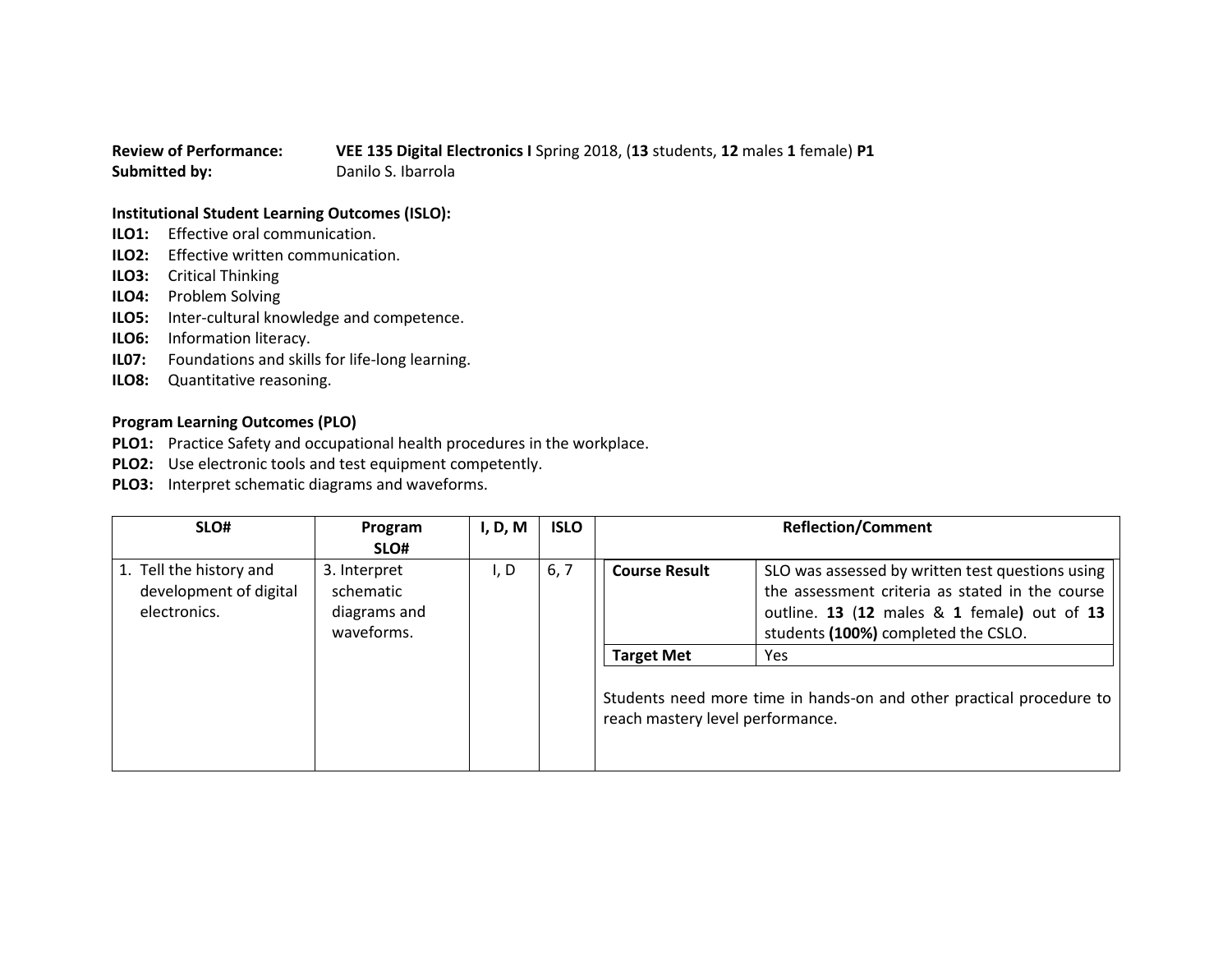| 2. Use electronic<br>tools and test<br>equipment<br>competently. | I, D | 6, 7 | <b>Course Result</b><br><b>Target Met</b> | SLO was assessed using hands-on experiment and<br>written test questions using the assessment<br>criteria as stated in the course outline. Students<br>were able to demonstrate the operation of the<br>different digital test equipment. 13 (12 males & 1<br>female) out of 13 students (100%) completed the<br>CSLO.<br>Yes                         |
|------------------------------------------------------------------|------|------|-------------------------------------------|-------------------------------------------------------------------------------------------------------------------------------------------------------------------------------------------------------------------------------------------------------------------------------------------------------------------------------------------------------|
|                                                                  |      |      | reach mastery level performance.          | Students need more time in hands-on and other practical procedure to                                                                                                                                                                                                                                                                                  |
| 3. Interpret<br>schematic<br>diagrams and<br>waveforms.          | I, D | 6, 7 | <b>Course Result</b>                      | SLO was assessed using hands-on experiment and<br>written test questions using the assessment<br>criteria as stated in the course outline Students<br>were able to observe and explain the operation<br>of the 555 timer using the NIDA trainers. 11 (11<br>males & 0 female) out of 13 students (84.62%)<br>completed the CSLO.<br>Yes               |
|                                                                  |      |      | reach mastery level performance.          | Students need more time in hands-on and other practical procedure to                                                                                                                                                                                                                                                                                  |
| 3. Interpret<br>schematic<br>diagrams and<br>waveforms.          | I, D | 6, 7 | <b>Course Result</b><br><b>Target Met</b> | SLO was assessed using hands-on experiment and<br>written test questions using the assessment<br>criteria as stated in the course outline. Students<br>were able to describe and explain the operation<br>of the different logic gates using the NIDA<br>trainers. 10 (10 males & 0 female) out of 13<br>students (76.92%) completed the CSLO.<br>Yes |
|                                                                  |      |      |                                           | <b>Target Met</b>                                                                                                                                                                                                                                                                                                                                     |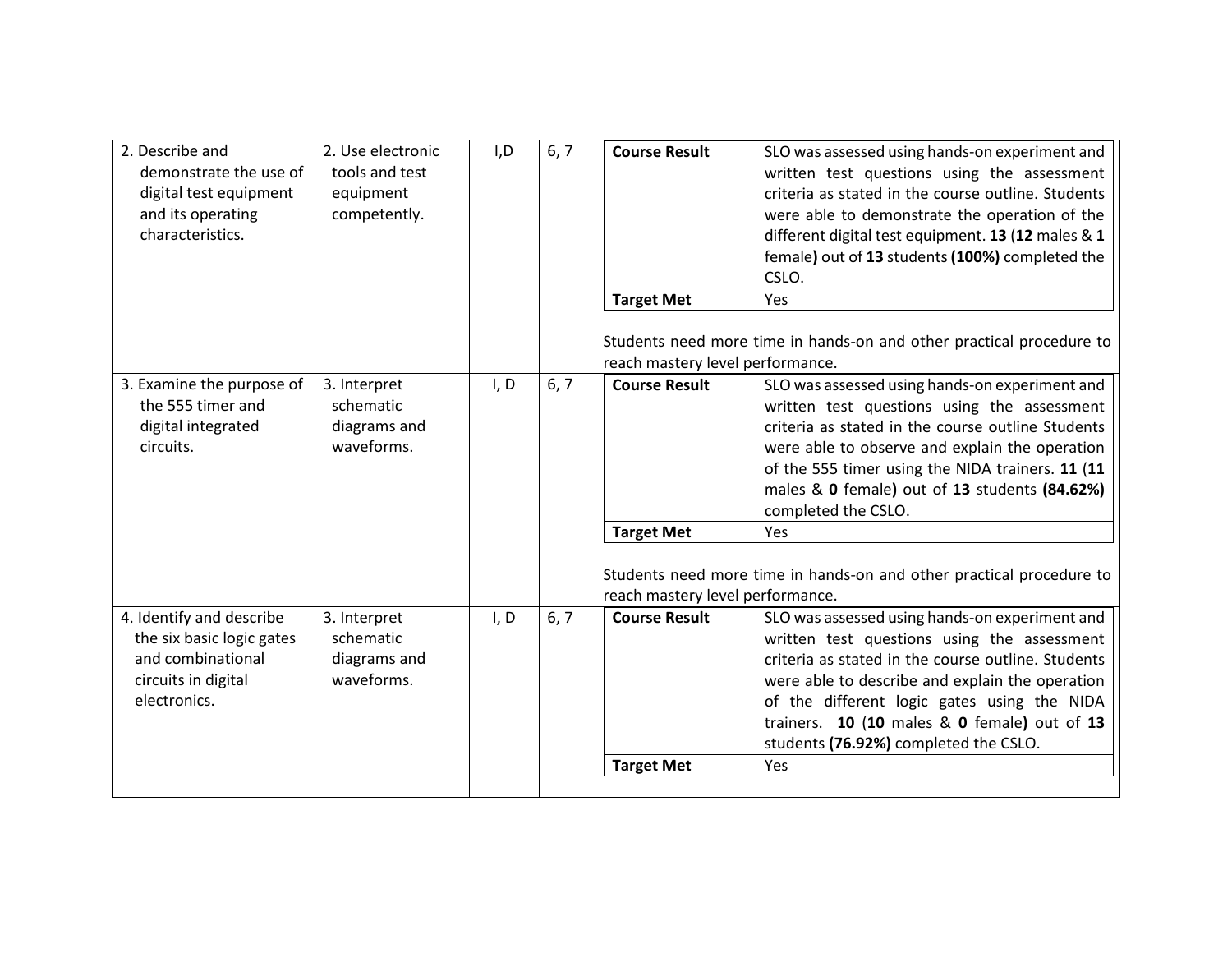|                                                                                                            |                                                         |                                                                                                          |                      | Students need more time in hands-on and other practical procedure to<br>reach mastery level performance.                                                                                                                                                                                                                                 |                                                                                                                                                                                                                                                                                                                                       |
|------------------------------------------------------------------------------------------------------------|---------------------------------------------------------|----------------------------------------------------------------------------------------------------------|----------------------|------------------------------------------------------------------------------------------------------------------------------------------------------------------------------------------------------------------------------------------------------------------------------------------------------------------------------------------|---------------------------------------------------------------------------------------------------------------------------------------------------------------------------------------------------------------------------------------------------------------------------------------------------------------------------------------|
| 5. Recognize the number<br>systems use in digital<br>logic design and its<br>conversion.                   | 3. Interpret<br>schematic<br>diagrams and<br>waveforms. | I, D,                                                                                                    | 6, 7                 | <b>Course Result</b>                                                                                                                                                                                                                                                                                                                     | SLO was assessed using hands-on experiment and<br>written test questions using the assessment<br>criteria as stated in the course outline. Students<br>were able to convert different number system<br>and perform experiment using the NIDA trainers.<br>10 (10 males & 0 female) out of 13 students<br>(76.92%) completed the CSLO. |
|                                                                                                            |                                                         |                                                                                                          |                      | <b>Target Met</b>                                                                                                                                                                                                                                                                                                                        | <b>Yes</b>                                                                                                                                                                                                                                                                                                                            |
|                                                                                                            |                                                         | Students need more time in hands-on and other practical procedure to<br>reach mastery level performance. |                      |                                                                                                                                                                                                                                                                                                                                          |                                                                                                                                                                                                                                                                                                                                       |
| 6. Identify and describe<br>3. Interpret<br>flip-flop circuits.<br>schematic<br>diagrams and<br>waveforms. | I, D                                                    | 4, 6, 7                                                                                                  | <b>Course Result</b> | SLO was assessed using hands-on experiment and<br>written test questions using the assessment<br>criteria as stated in the course outline. Students<br>were able to explain the operation of the<br>different flip-flop circuits using the NIDA trainers.<br>10 (10 males & 0 female) out of 13 students<br>(76.92%) completed the CSLO. |                                                                                                                                                                                                                                                                                                                                       |
|                                                                                                            |                                                         |                                                                                                          |                      | <b>Target Met</b>                                                                                                                                                                                                                                                                                                                        | <b>Yes</b>                                                                                                                                                                                                                                                                                                                            |
|                                                                                                            |                                                         |                                                                                                          |                      | reach mastery level performance.                                                                                                                                                                                                                                                                                                         | Students need more time in hands-on and other practical procedure to                                                                                                                                                                                                                                                                  |